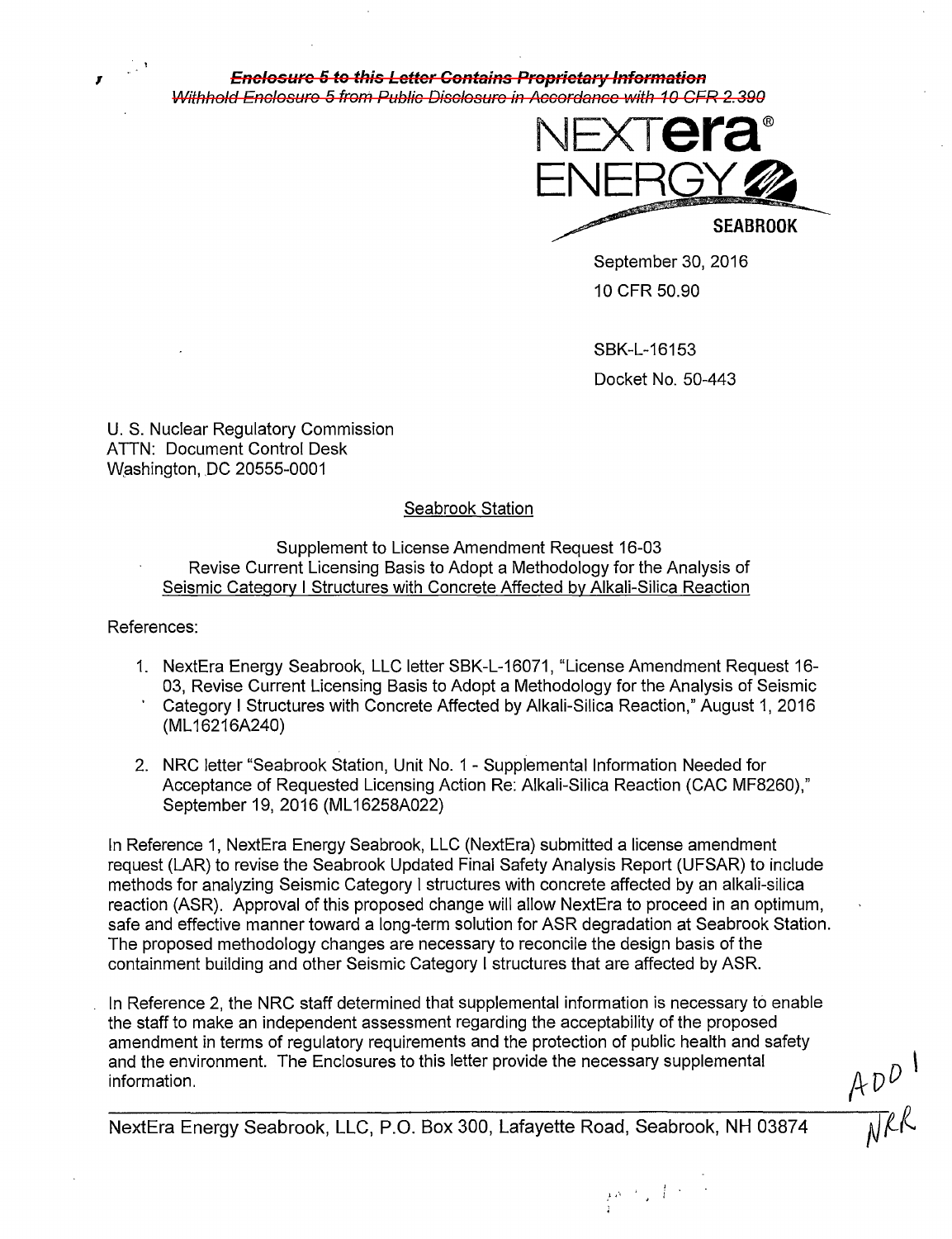U.S. Nuclear Regulatory Commission SBK-L-16153 /Page 2

Enclosure 5 to this letter contains information proprietary to NextEra and is supported by an affidavit in Enclosure 4 signed by NextEra, the owner of the information. The affidavit sets forth the basis on which the information may be withheld from public disclosure by the Commission and addresses with specificity the considerations listed in paragraph (b)(4) of 10 CFR 2.390. Accordingly, it is requested that the information that is proprietary to NextEra be withheld from public disclosure in accordance with 10 CFR 2.390.

This supplement does not alter the conclusion in Reference 1 that the change does not involve a significant hazards consideration pursuant to 10 CFR 50.92, and there are no significant environmental impacts associated with this change.

No new or revised commitments are included in this letter.

Should you have any questions regarding this letter, please contact Mr. Kenneth Browne, Licensing Manager, at (603) 773-7932.

I declare under penalty of perjury that the foregoing is true and correct.

Executed on September 3<sup>0</sup>, 2016.

Sincerely,

Ralph A. Dodds Ill Plant General Manager NextEra Energy Seabrook, LLC

Enclosures:

- Enclosure 1 Supplement to License Amendment Request 16-03, Revise Current Licensing Basis to Adopt a Methodology for the Analysis of Seismic Category I Structures with Concrete Affected by Alkali-Silica Reaction
- Enclosure 2 Simpson Gumpertz & Heger, Inc., "Evaluation and Design Confirmation of As-Deformed CEB, 150252-CA-02," Revision 0, July 2016 (Seabrook FP#100985)
- Enclosure 3 MPR-4153, Revision 2, "Seabrook Station Approach for Determining Through-Thickness Expansion from Alkali-Silica Reaction," July 2016 (Seabrook FP# 100918); (Non-proprietary)
- Enclosure 4 Affidavit in Support of Application for Withholding Proprietary Information from Public Disclosure
- Enclosure 5 MPR-4153, Revision 2, "Seabrook Station Approach for Determining Through-Thickness Expansion from Alkali-Silica Reaction," July 2016 (Seabrook FP# 100918); (Proprietary)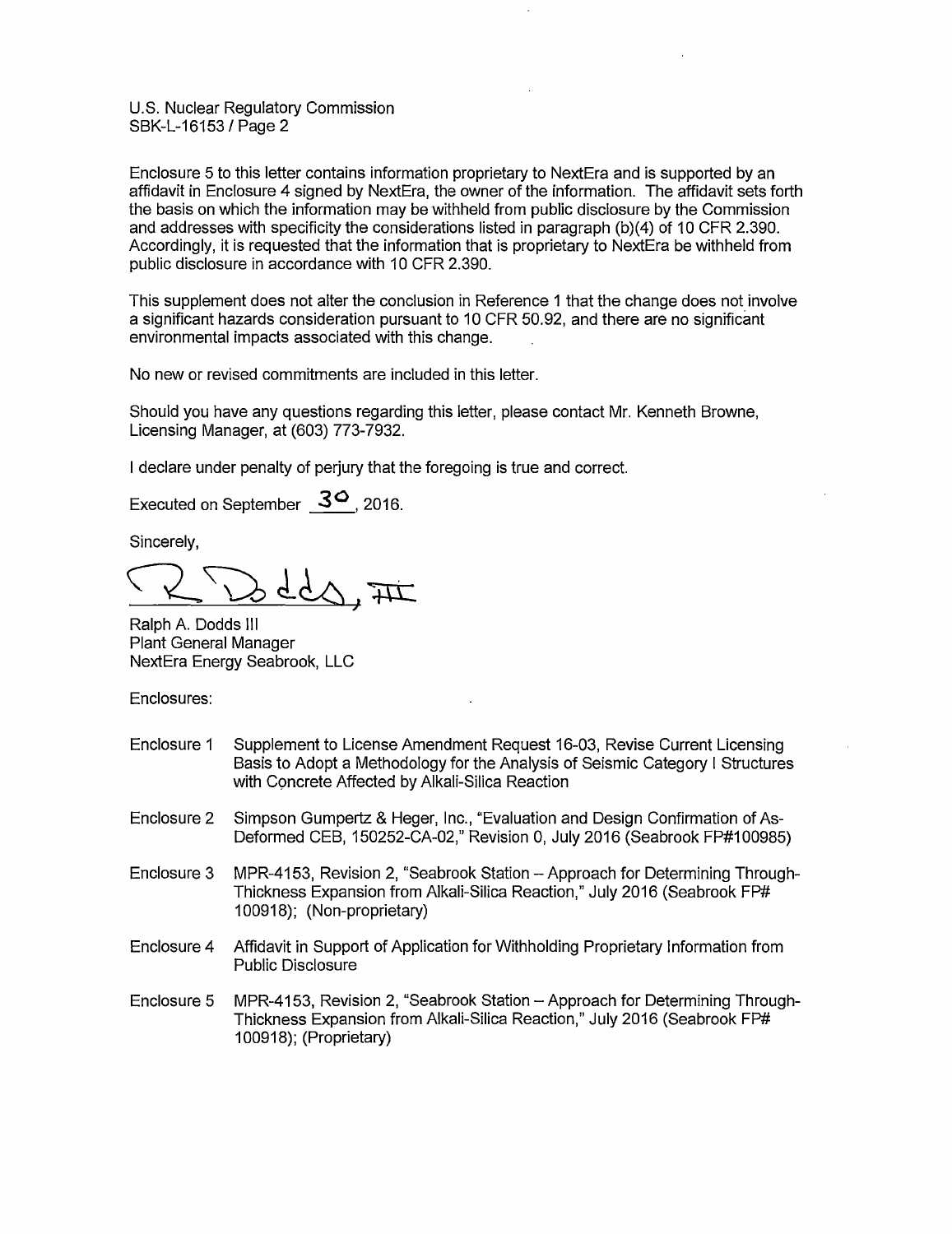U.S. Nuclear Regulatory Commission SBK-L-16153 /Page 3

 $\epsilon$ 

cc: NRC Region I Administrator NRC Project Manager NRC Senior Resident Inspector

> Director Homeland Security and Emergency Management New Hampshire Department of Safety Division of Homeland Security and Emergency Management Bureau of Emergency Management 33 Hazen Drive Concord, NH 03305

Mr. John Giarrusso, Jr., Nuclear Preparedness Manager The Commonwealth of Massachusetts Emergency Management Agency 400 Worcester Road Framingham, MA 01702-5399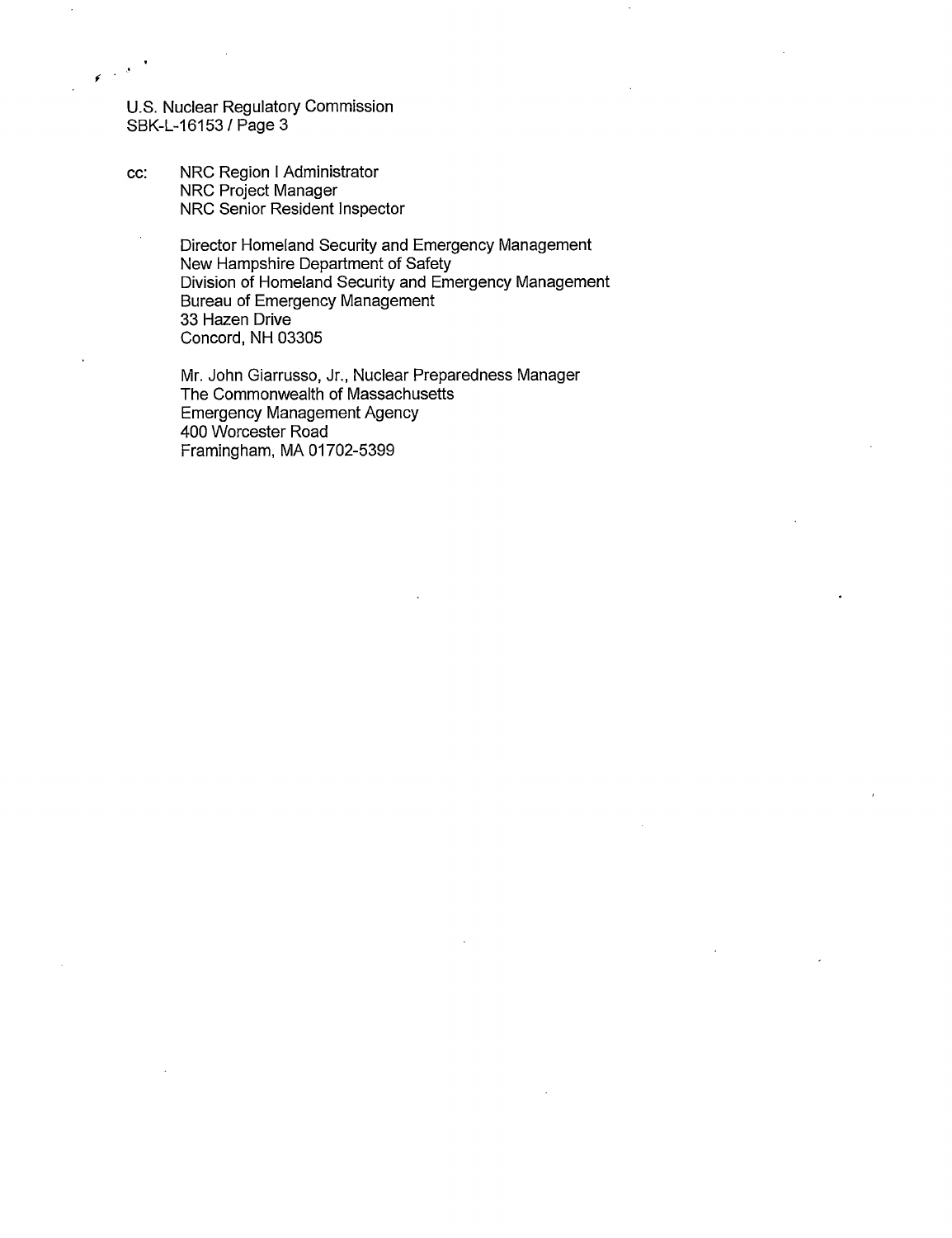# **Enclosure 1 to SBK-L-16153**

Supplement to License Amendment Request 16-03 Revise Current Licensing Basis to Adopt a Methodology for the Analysis of Seismic Category I Structures with Concrete Affected by Alkali-Silica Reaction

 $\sim 100$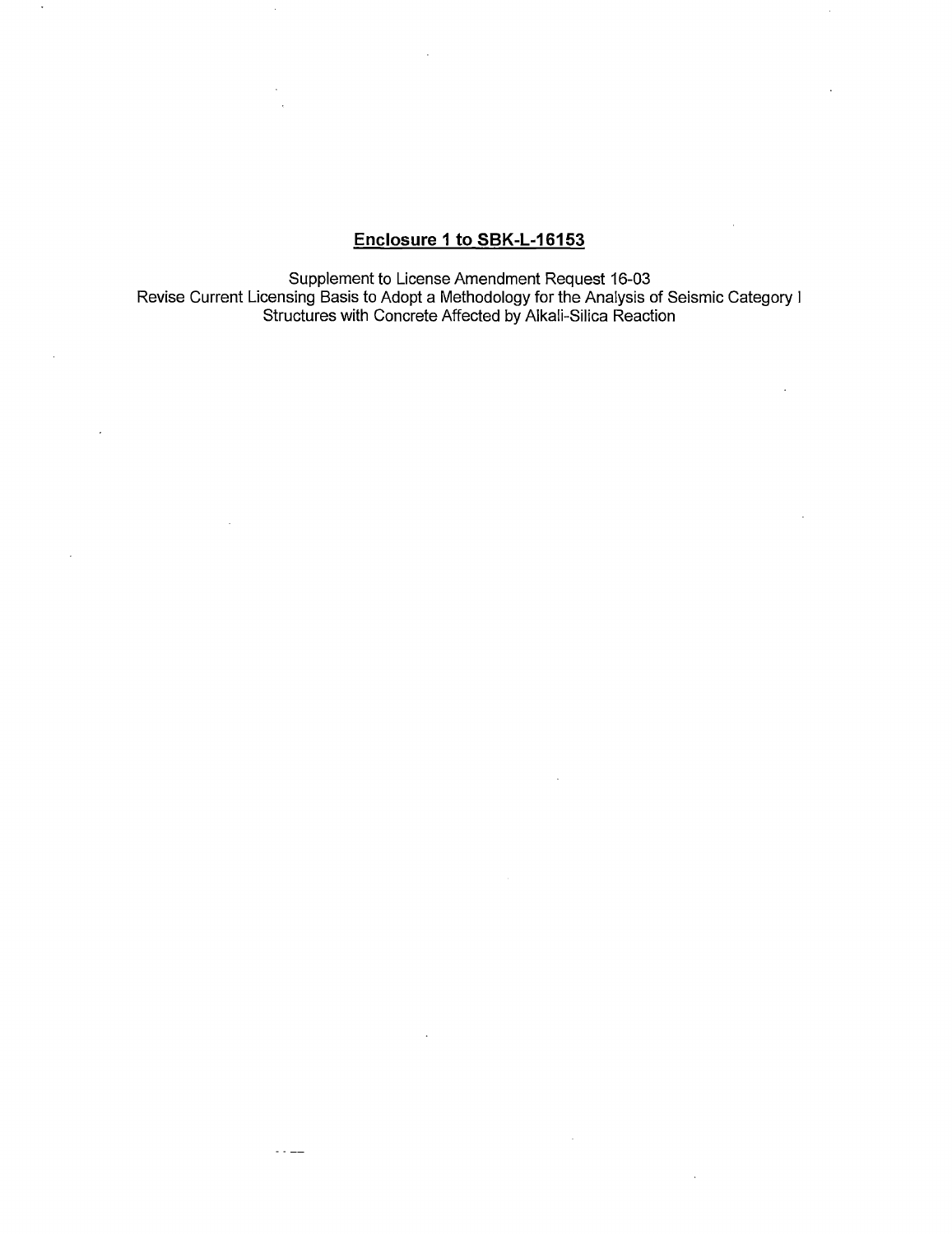#### **Enclosure 1**

# **Supplement to License Amendment Request 16-03 Revise Current Licensing Basis to Adopt a Methodology for the Analysis of Seismic Category I Structures with Concrete Affected by Alkali-Silica Reaction**

#### **Background**

By letter dated August 1, 2016 (Agencywide Documents Access and Management System (ADAMS) Accession No. ML 16216A240), NextEra Energy Seabrook, LLC (NextEra) submitted a license amendment request (LAR) to revise their current licensing basis to adopt a methodology for the analysis of Seismic Category I structures with concrete affected by alkali-silica reaction (ASR). The proposed amendment would revise the Seabrook Updated Final Safety Analysis Report (UFSAR) to include new methods for analyzing Seismic Category I structures with concrete affected by Alkali-Silica Reaction (ASR).

As discussed in Section 4.3.8.2 of NEI 96-07, Revision 1, "Guidelines for 10 CFR 50.59 Implementation," as endorsed by NRC Regulatory Guide (RG) 1.187, when a licensee is requesting approval of a specific analysis for a specific application, "a thorough understanding of the terms, conditions, and limitations relating to the application of the methodology is essential. This information is usually documented in the original license application or license amendment request...."

The NRC staff has reviewed the LAR and concluded that the following information is necessary to enable the staff to make an independent assessment regarding the acceptability of the proposed amendment and methodology in terms of regulatory requirements and the protection of public health and safety and the environment.

### **Item 1**

Section 3.5.1 of Enclosure 1 notes that NextEra will use an empirical correlation developed via testing to correlate concrete elastic modulus measurements with the through-thickness expansion to date. This correlation is a unique, first-of-a-kind approach and is necessary for the proposed monitoring program to be effective. The staff needs additional information on the technical basis for the correlation.

Provide the technical basis for the correlation between concrete elastic modulus and throughthickness expansion. Include enough data from the testing for the staff to make a decision on the adequacy of the correlation.

## **NextEra Response**

The process and technical basis for correlating modulus and expansion is described in MPR-4153, "Seabrook Station - Approach for Determining Through-Thickness Expansion from Alkali-Silica Reaction," Revision 2. A previous version of the report (Revision 1), which used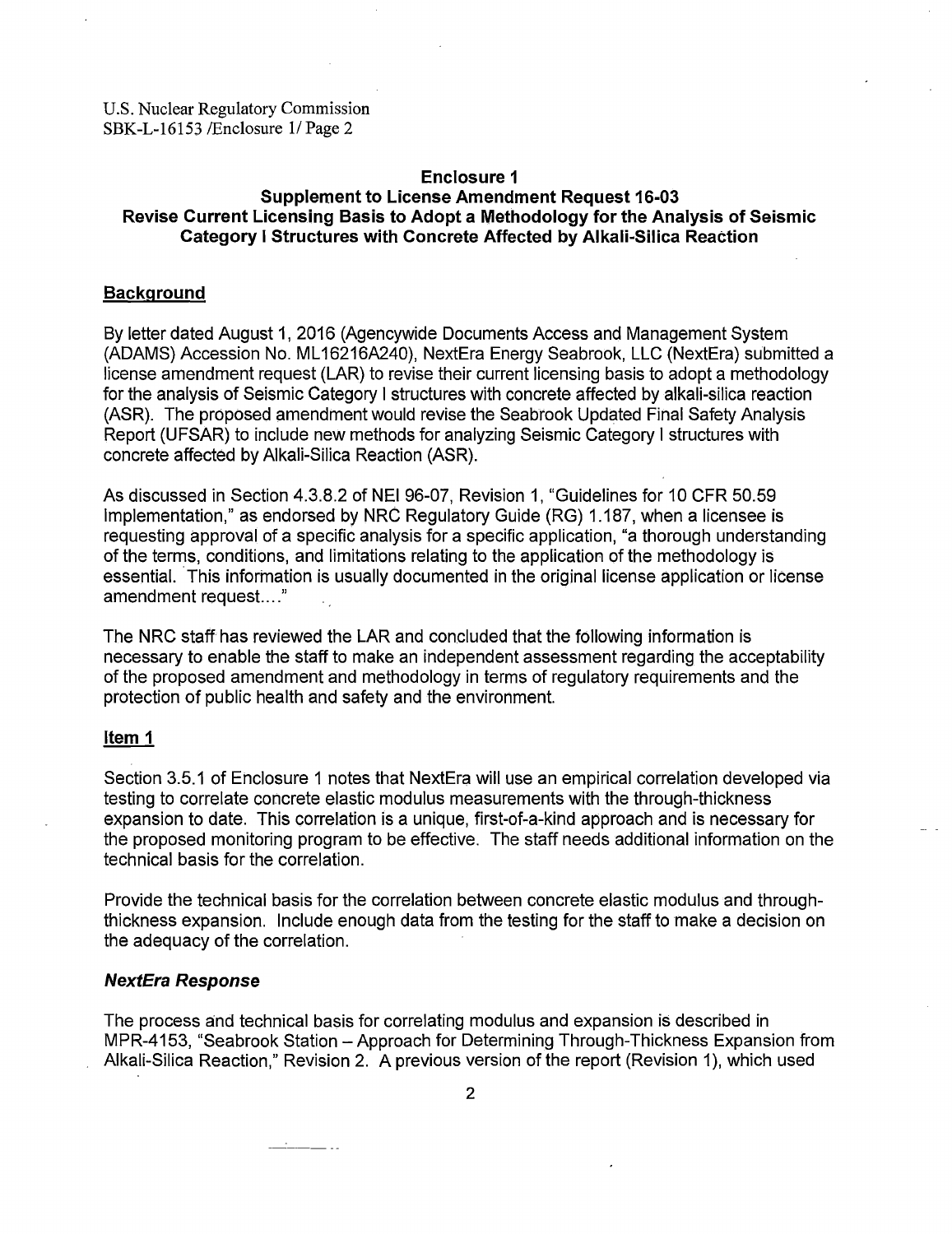the data available up through early 2015, was submitted to the NRC on 6/30/2015. A revision to this document was recently completed that updates the correlation using the complete set of data from the MPR/FSEL testing. Revision 2 of MPR-4153, "Seabrook Station - Approach for Determining Through-Thickness Expansion from Alkali-Silica Reaction," July 2016 is included as Enclosure 5.

## **Item 2**

Section 3.3 of Enclosure 1 proposes a "building deformation assessment" process to evaluate ASR impacts on each of the Seismic Category I structures listed in UFSAR Section 3.8.4.1. This method is a first-of-a-kind, complex analysis, that has not been previously reviewed by the NRC or by a consensus industry group. Therefore, in order to have a thorough understanding of the methodology, the staff needs to review at least one detailed demonstration of the process to provide reasonable assurance that the approach is appropriate and repeatable.

Provide a demonstration of the building deformation assessment process being applied to a structure affected by ASR. The demonstration should include a structure that has gone through the entire process (i.e., through Stage Three).

### **NextEra Response**

A demonstration of the building deformation assessment process for the Containment Enclosure Building (CEB) is provided in Simpson Gumpertz & Heger, Inc., "Evaluation and Design Confirmation of As-Deformed CEB, 150252-CA-02," Revision 0, July 2016 (Enclosure 2).

This evaluation is a Stage 3 Deformation Evaluation which is the most complex of the 3 evaluation stages. The process is consistent with the defined process for evaluating all Seismic Category I structures as further outlined in the response to Item 5.

The process of evaluating each structure at Seabrook Station for deformation is ongoing. The process has initially focused on evaluating the structures with higher levels of observed deformation, higher ASR expansion measurements, and structures with low margin to structural design code acceptance limits. Because the process of analyzing all structures is ongoing, examples of structures that have been dispositioned using only a Stage One Screening Evaluation are not currently available.

#### Item<sub>3</sub>

Section 3.3 of Enclosure 1 notes that the concrete backfill may apply pressure to adjacent structures; however, no explanation is provided regarding how this pressure will be estimated.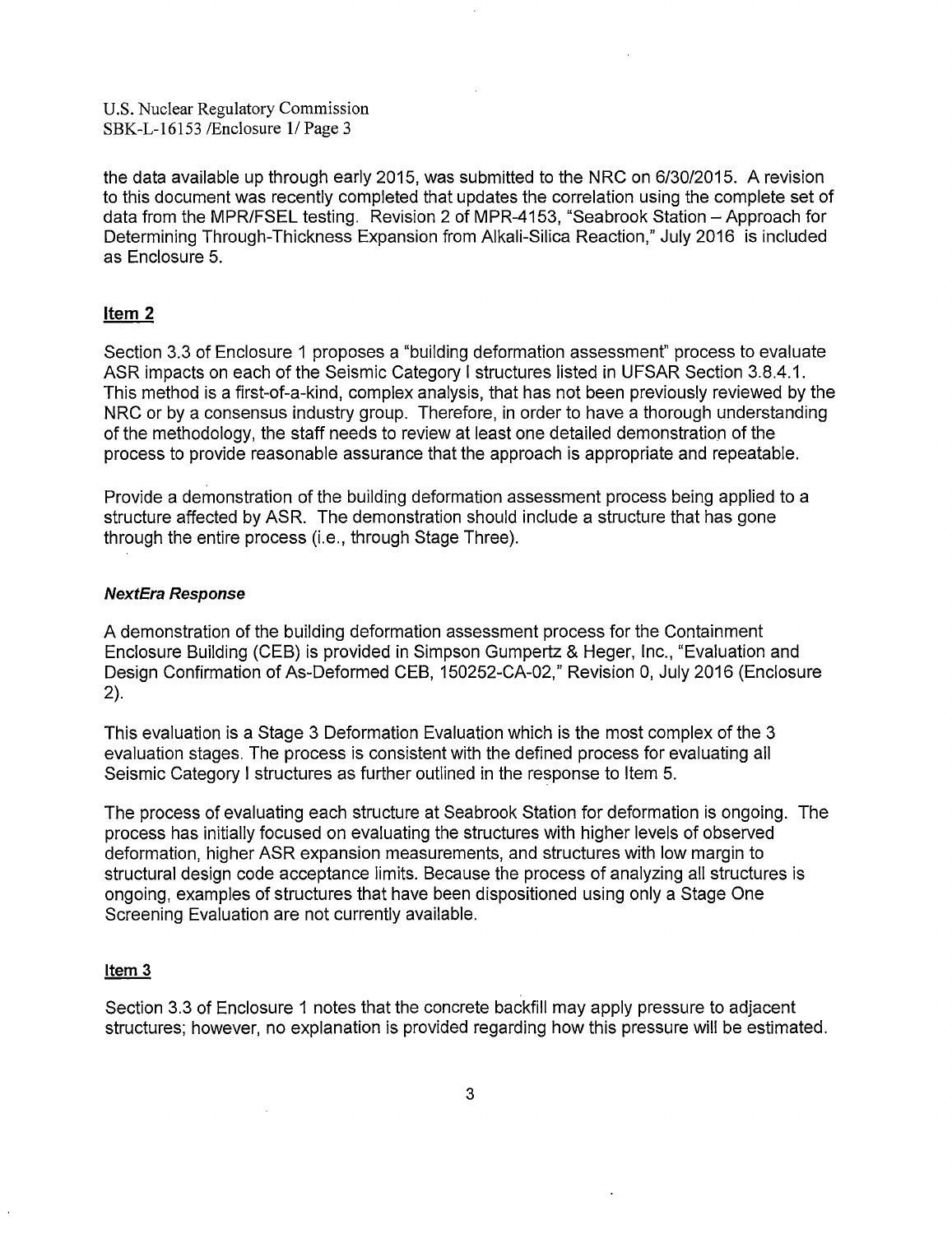Explain how the pressure from concrete backfill is determined. Also include an explanation of how external pressure due to concrete expansion will be determined for the case of two adjacent concrete structures.

#### **NextEra Response**

The concrete backfill at Seabrook Station used the same slow-reacting coarse aggregate as was used in the structures at the site, and is therefore susceptible to ASR. Since the concrete backfill at Seabrook Station is not reinforced, uniform expansion will occur until an external restraining force prevents further expansion in a particular direction. If concrete backfill is in contact with a structural wall and expanding from ASR, the backfill will exert a pressure on the wall. The lateral pressure force will increase with higher levels of ASR expansion until the pressure force equals the minimum force that acts on the backfill from other directions. The restraining forces on the backfill may come from the weight of overburden on top of the backfill and other structures, soil, or bedrock that abuts the backfill. The lateral pressure from backfill expanding from ASR will not exceed the downward pressure force exerted on backfill by the weight of the overburden, because once these forces are equal, additional expansion of the backfill will be in the vertical direction or in some other direction of lower restraint.

The fact that ASR expansion occurs in the direction(s) with the least restraint was observed in the reinforced concrete specimens used in the large-scale test program conducted by MPR/FSEL for NextEra. The test specimens had two-dimensional reinforcement mats, but no reinforcement in the through-thickness direction. Expansion in the test specimens plateaued in the reinforced directions but continued to expand in the unreinforced direction. The reinforcement in the test specimens applied an internal restraining force much like the external restraining forces discussed above for concrete backfill.

Estimation of the external pressure due to ASR expansion of the concrete backfill on a structure is specific to each structure due to building configuration, contour of excavated bedrock, layout of surrounding concrete backfill, adjacent structures, and the weight of overburden. As described above, ASR expansion of the concrete backfill occurs in the direction of least resistance. The pressure exerted on the structure by adjacent ASR-affected concrete backfill is estimated based on the constraints that inhibit expansion of the concrete backfill on its perimeter which is proportional to the overburdened pressure. These constraints are unique for each structure.

Simpson Gumpertz & Heger, Inc., "Evaluation and Design Confirmation of As-Deformed CEB, 150252-CA-02," Revision 0, July 2016 provides an explanation on how concrete backfill pressure is estimated for the CEB to simulate the field measurements of deformation and structural strain. (Reference Enclosure 2 section 6.3.1 "Self-Straining Loads" in the sub section titled "ASR Expansion of Concrete Fill"). The approach described in the calculation is typical of the methodology that will be applied in the evaluations of other ASR-affected structures.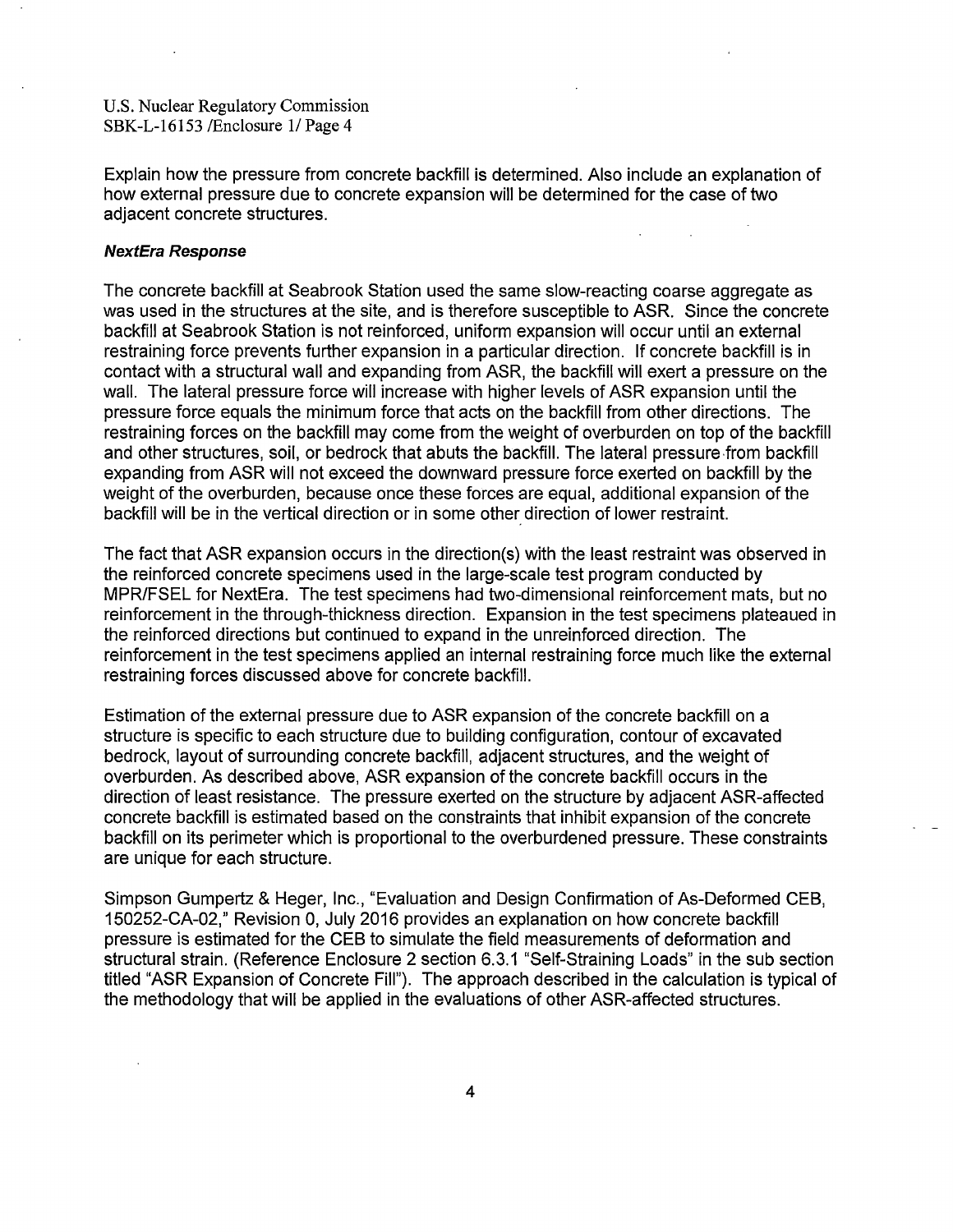Structures that are designed to be connected or in contact with each other are evaluated for forces transmitted between the structures, which may include forces due to ASR. The transfer of these forces is evaluated in a way that is consistent with original design calculations.

#### Item 4

It's not clear to the NRC staff whether you are requesting approval to change your licensing basis to Regulatory Guide (RG) 1.92 "Combining Modal Responses and Spatial Components in Seismic Response Analysis," Revision 3, specifically changing from the square-root of sumof-squares method to use the alternate 100-40-40 approach. If so, provide a detailed explanation, or example, demonstrating how you are meeting the guidance in RG 1.92, Revision 3.

## **NextEra Response**

NextEra is requesting approval for use of Regulatory Guide (RG) 1.92 "Combining Modal Responses and Spatial Components in Seismic Response Analysis," Revision 3, in order to gain additional margin when combining ASR loads with seismic loads. Building deformation analyses will combine seismic loads on structures using either the response spectra method in Section 2.1 of RG 1.92, Revision 3, or the square-root-sum-of-squares (SRSS) method which is in the Current Licensing Basis. The SRSS procedure for combining components of seismic loads will continue to be used for all other applications.

Simpson Gumpertz & Heger, Inc., "Evaluation and Design Confirmation of As-Deformed CEB, 150252-CA-02," provides an example of how the guidance in RG 1.92, Revision 3 is utlized in the evaluation of the CEB. (Reference: Enclosure 2 Section 6.3.2 "Original SD-66 Loads" in the section titled "Seismic Loads.")

#### **Item 5**

Minimal information is provided about the ASR deformation program, especially how the status of the existing structures will be quantified. Section 3.3.2 notes that existing data will be reviewed but no explanation is provided regarding how much data is necessary to determine whether a structure is impacted by ASR deformation (e.g. how many locations will be monitored, how recent the inspection data will be, what specific indications will be looked for when reviewing existing data).

Provide a more detailed summary of the ASR deformation program. Include a detailed discussion of what will be looked at during the field data review and how deformations and strains will be conservatively estimated. The discussion should explain how monitoring elements will be determined, how it will be determined that existing data is representative of the structure, and how it will be determined that enough data has been collected to properly estimate the demands on the structure. In addition, an example of applying the initial screening process to an existing structure should be provided and the example should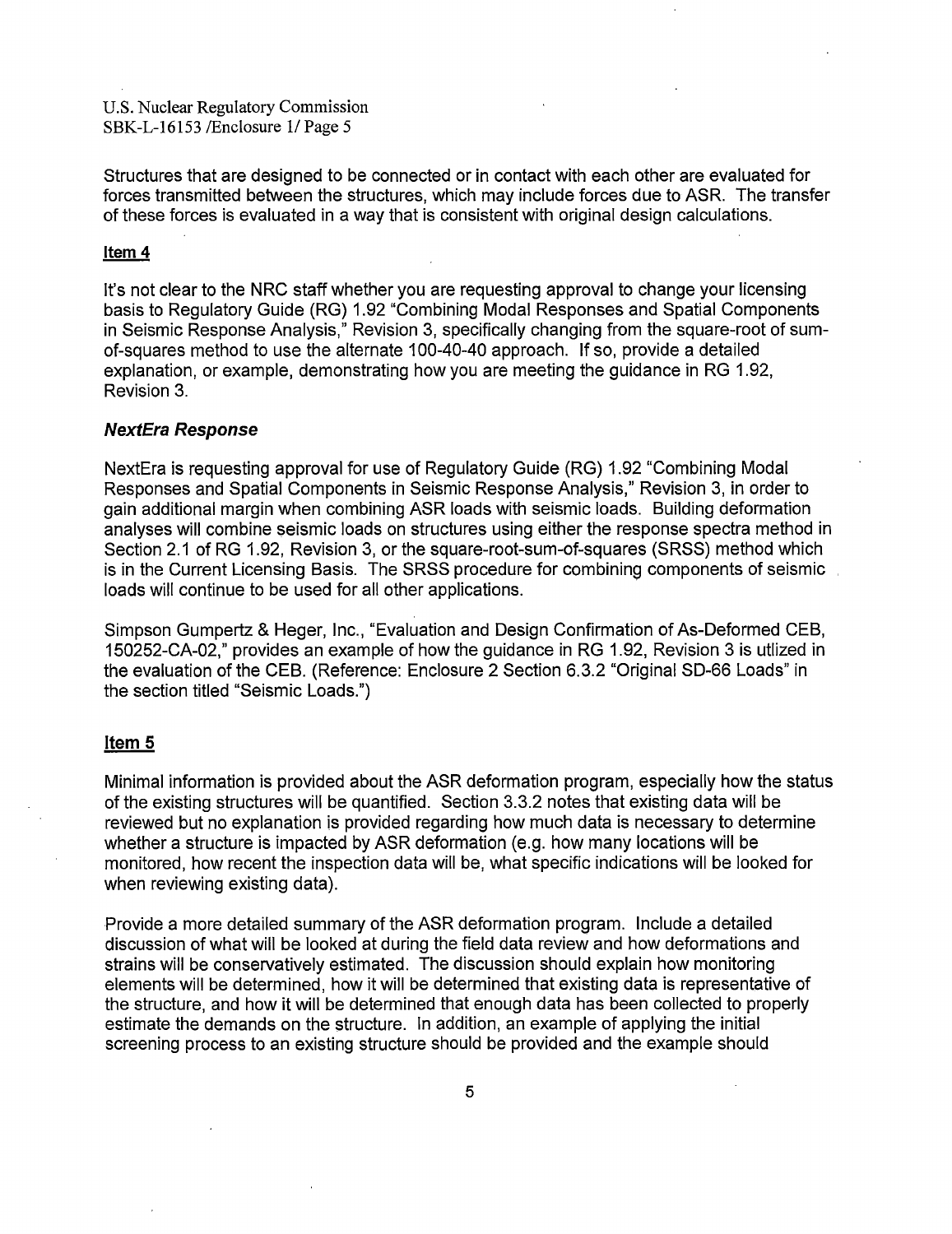highlight the generic portions of the process and explain how they will be repeated for other structures.

#### **NextEra Response**

5

The ASR deformation program was developed to qualify Seabrook structures for deformation attributed to the cumulative effects of concrete ASR expansion. All Category I structures at Seabrook Station that are affected by ASR will be analyzed for deformation. The detailed steps for gathering deformation measurements and analyzing each structure for ASR effects are building-specific, but the defined process is outlined below. The amount of field data used and the level of detail required in the analysis vary depending on the stage of analysis for each building. The three stages of analysis are defined in Section 3.3.2 of the LAR.

**Review, Acquisition, and Assessment of Deformation Data** - The initial step in the deformation analysis process involves reviewing existing data and performing additional field surveys of structures. Since ASR was initially identified at Seabrook in 2009, NextEra has gathered visual inspection data and obtained ASR expansion measurement data for each structure through the Structures Monitoring Program. MPR-4153, Revision 2, "Seabrook Station -Approach for Determining Through-Thickness Expansion from Alkali-Silica Reaction," July 2016 (Enclosure 5) provides a description of the process for obtaining ASR strain measurements. Data also were collected in walkdowns to identify potential interactions between deformed structures and plant components. Recently, seismic gap measurements were obtained for building deformation. Collectively, the ASR expansion and building deformation measurement data can be used to analytically determine the deformed shape of each structure.

NextEra will initially review the data obtained for each structure to determine if additional measurements are needed to characterize the deformed shape of the structure. A review of the structure and associated data determines which of the three stages is appropriate to analyze each structure. The stage of analysis and the amount of field data required for each building depends on the following considerations:

- The design margins of the undeformed structure when design basis loads are applied;
- The locations where design margins are a minimum;
- The magnitude of ASR expansion and deformation measured in the structure;
- The orientation and complexity of deformation measurements, and:
- The complexity of the structure.

The review of data assesses that there is sufficient data to characterize structure deformation corresponding to the stage of analysis used to evaluate the structure. If the data assessment concludes that more data are necessary, then additional data will be obtained in the form of Crack Index (Cl) measurements in ASR affected areas, measurements between points on the structure, and/or measurements relative to adjacent structures (e.g., seismic gap measurements). The duration of acceptability of the data for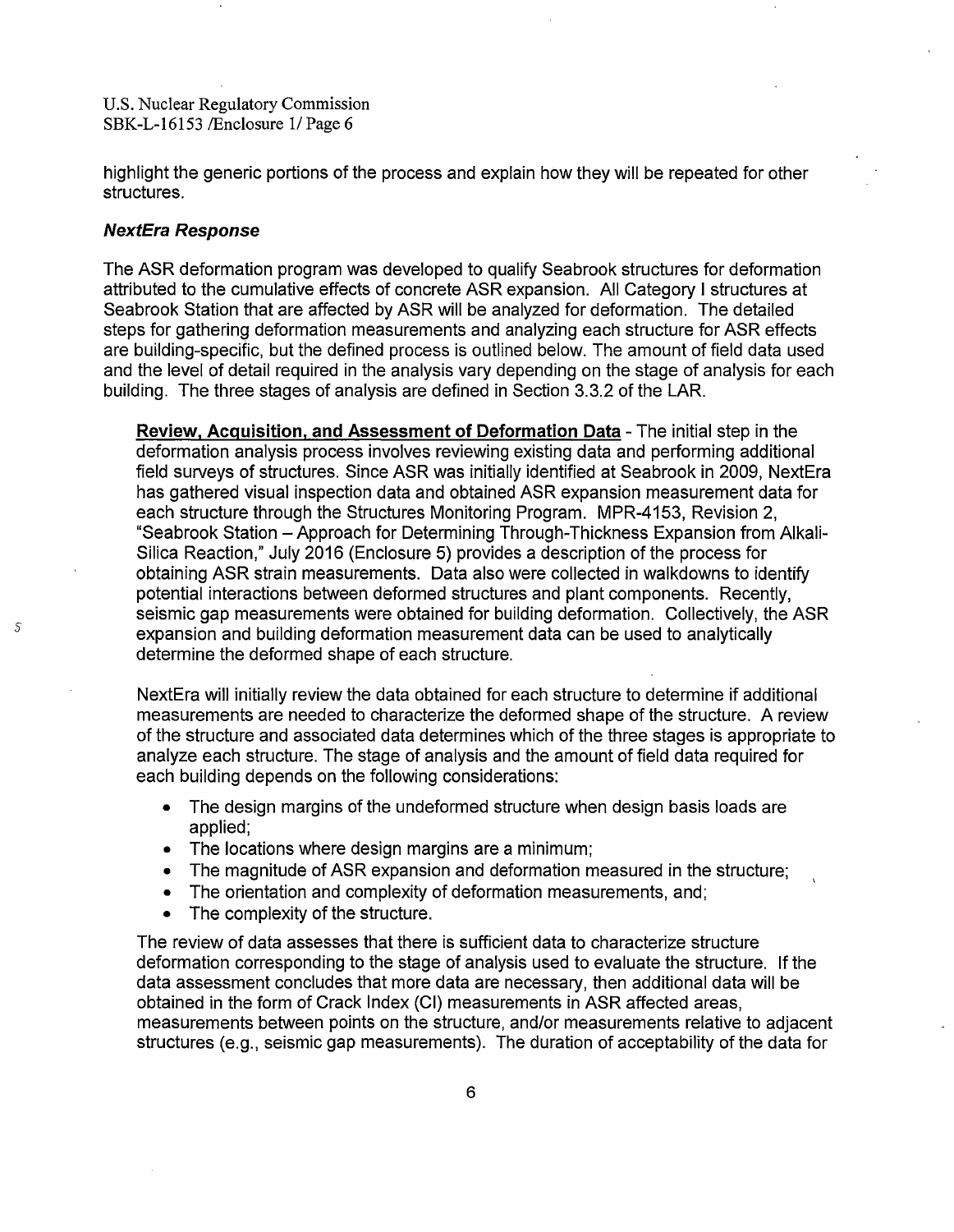each stage of analysis are based on the monitoring frequencies in Tables 5 and 6 of the LAR (Reference 1).

The amount of data needed for the analysis increases with the stage of analysis (as described in LAR Section 3.3.2) being performed to qualify each structure. The Stage One analysis is based on maximum ASR strain measured by Crack Index (Cl) measurements performed at locations with most pattern cracking based on visual inspection for a structure or a region of the structure. The amount of Cl data that are needed increases when a structure is evaluated for a higher stage of analysis. A Stage Three analysis includes a sufficient number of Cl measurements to accurately calculate the mean ASR strain in a region of a structure. The number of Cl measurements for a region will be determined through one of the following approaches:

- For large regions, a number of Cl measurements are selected such that additional Cl measurements would not cause a significant change to the computed mean ASR strain.
- For small regions, the number of Cl measurement grids will be based on the ratio of measured area to the total area.

Alternatively, the mean ASR strain can be computed using a smaller number of Cl measurements if close-up visual inspection of the region affirm that the collected measurements are representative of the region. A Stage Two analysis uses a quantity of data that is between those described for Stages One and Three. Other data such as .seismic gap measurements, displacement, deformations, width of structural cracks (if any), and overall expansion for structure are used with graded approach based on the stage of analysis.

**Quantify ASR Demands** - A finite element model (FEM) will be developed for Stage Two or Three analyses in ANSYS that represents the undeformed shape of each structure. The dimensions of the model will be based on design drawings. The model will include all relevant portions of the structure and its foundation.

ASR expansion is simulated in the FEM by expanding (i.e., straining) the modeled concrete material at locations where evidence of ASR is observed in the actual structure. The magnitude and distribution of the ASR expansion applied to the FEM is selected to match field measurements and observations. Creep, shrinkage, and swelling that have occurred since each structure was erected could also affect building long term deformation. Although the deformation caused by these long-term conditions is small, these mechanisms are considered in each analysis to more accurately quantify the deformation caused by ASR and long-term loadings. Once the creep, shrinkage, swelling, and ASR expansion are applied to the FEM along with the static deadweight of the structure as a body force, a deformed shape is produced. The deformed shape determined from FEM is compared to the various measurements of the actual deformed shape obtained in the Review, Acquisition and Assessment phase.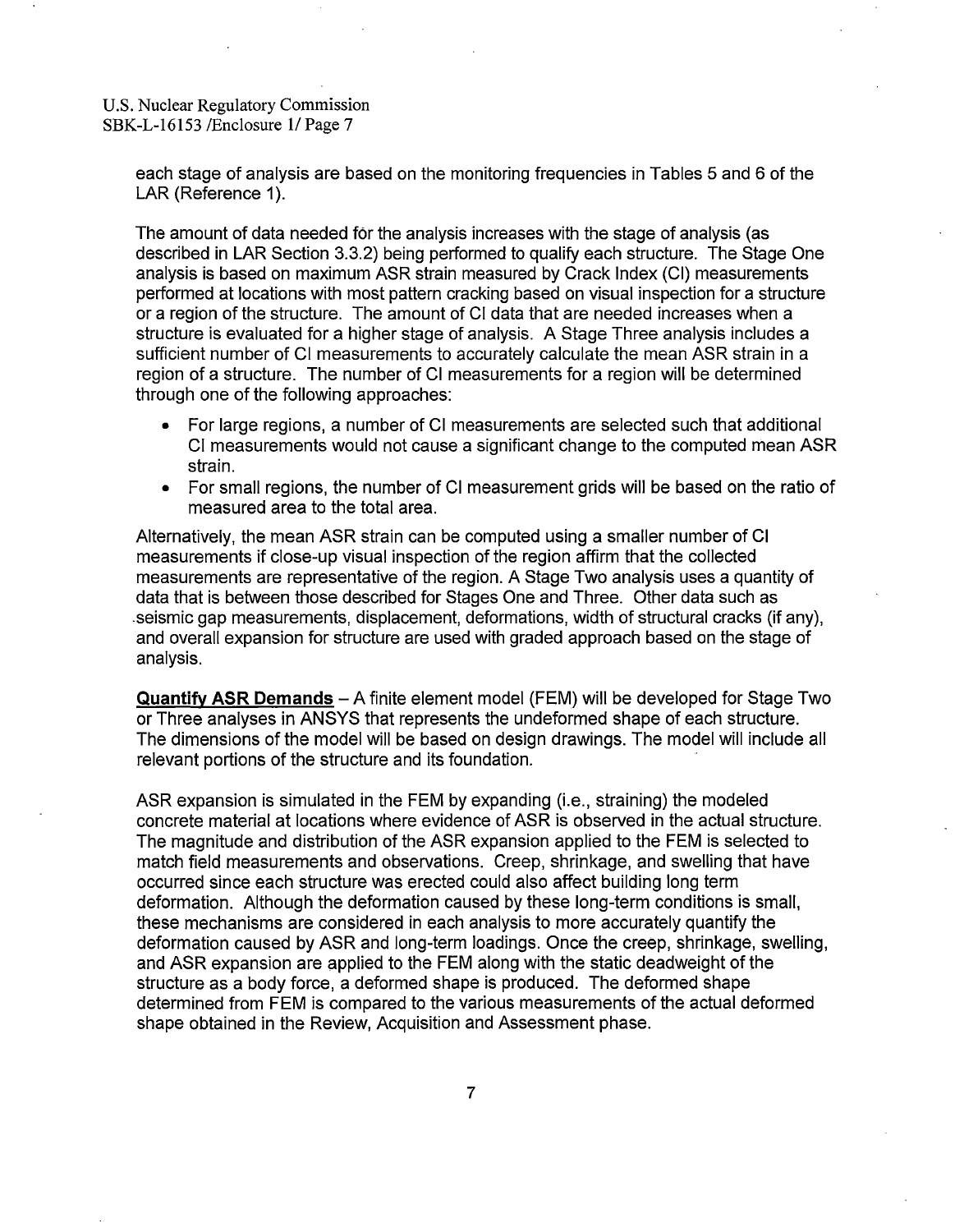Because of inhomogeneity of concrete in structures and the level of detail used to model ASR-affected regions, it may be necessary to adjust the concrete expansion imposed in the ASR-affected regions of the model or make refinements to the shape of ASR regions, while remaining consistent with field measurements, to correlate the predicted shape and extent of deformation with the actual measurements from the structure. If the actual deformed shape of a structure differs from the shape simulated by the FEM, then there may be additional loads on the structure that account for the differences. If the deformed structure cannot be accurately predicted using the FEM and the available measurements, additional measurements will be obtained and the process of verifying the deformation analysis model will be repeated.

Analysis of ASR-Impacted Structure - The overall objective of the deformation analysis is to assess each structure's capacity to withstand design basis loads in conjunction with the ASR expansion loads. Once the FEM is verified by comparing the simulated deformations and strains to measurements of the actual structure, the magnitude of ASR expansion in the affected areas of the structure is amplified by a factor to account for potential future ASR expansion. Then the original design load demands are added to ASR load demands based on the load combinations specified in Seabrook UFSAR Tables 3.8- 1, 3.8-14, and 3.8-16. In Stage Three evaluations, the original design demands are recomputed by applying the associated loads to the FEM. In other stages, the original design demands are generally taken from original design calculations. The results from these analyses are compared to ACI 318-71 or ASME Section Ill acceptance criteria, as appropriate.

**Establish Monitoring Threshold Limits - The specific locations where ASR exists in** each structure and the critical areas where the margin to Licensing Basis structural design code and design basis acceptance criteria are most limiting influence the locations and types of measurements that are used to monitor each structure. The results from the deformed structure analysis will be reviewed to identify the critical areas for meeting the .structural acceptance and seismic gap criteria and the ASR regions that influence the calculated results in the critical areas. Monitoring parameters will be identified and their locations specified based on the review. The number of monitoring locations and the types of measurements taken will be influenced by the sensitivity of the results to the level of expansion or deformation in these regions as well as the size and shape of ASRaffected areas in the structure.

As described in the LAR 16-03 (Reference 1 ), the building deformation analysis process includes three stages - a Stage One Screening Evaluation, a Stage Two Analytical Evaluation, and a Stage Three Detailed Evaluation. However, all structures may not be analyzed using the three stages in sequence. The process is designed to address increasing levels of structure deformation which may require more accuracy and precision in the analysis method to demonstrate that structural acceptance criteria are satisfied. The evaluation for a structure may begin at a more advanced stage (e.g., Stage Two) when structural margins may be challenged. The decision to proceed directly to Stage Two or Stage Three is based on a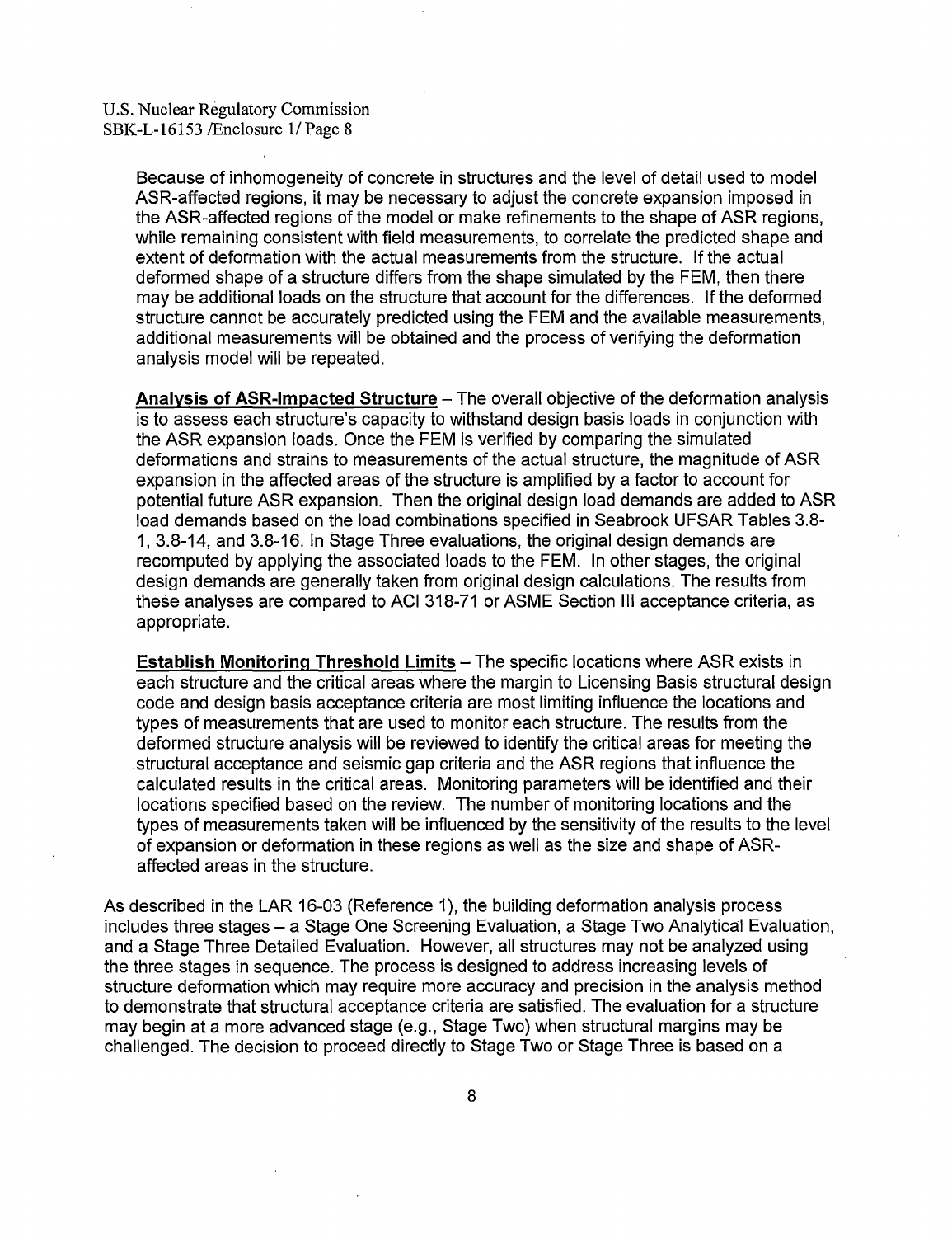review of the available design margin, the magnitude of ASR expansion measured in the structure, and the complexity of the structure.

The process of evaluating each structure at Seabrook Station for deformation is ongoing. The process has initially focused on evaluating the structures with higher levels of observed deformation, higher ASR expansion measurements, and structures with low margin to structural design code acceptance limits. Because the process of analyzing all structures is ongoing, examples of structures that have been dispositioned using only a Stage One Screening Evaluation are not currently available.

Simpson Gumpertz & Heger, Inc., "Evaluation and Design Confirmation of As-Deformed CEB, 150252-CA-02," Revision 0, July 2016 (Enclosure 2) provides an example of a Stage Three evaluation for the CEB per the process discussed above. Specific questions noted above in Item 5 have been addressed in sections of the report as noted below:

- Method for using field data to simulate strain in the FEA model and how it was determined that the data are representative of the structure is provided in Section 6.3.1 "Self-Straining Loads" in the subsection titled "ASR Expansion of the CEB Wall"
- Determination that sufficient data have been collected to properly estimate the demands on the· structure is provided in Section 6.4.1 "Comparison of ASR Strains and Crack Index Measurements" and Section 6.4.2 "Comparison of Simulated Deformations and Field Measurements"
- A discussion on how monitoring elements were determined is provided in Section 8 "Establish Threshold Measurements for Condition Monitoring"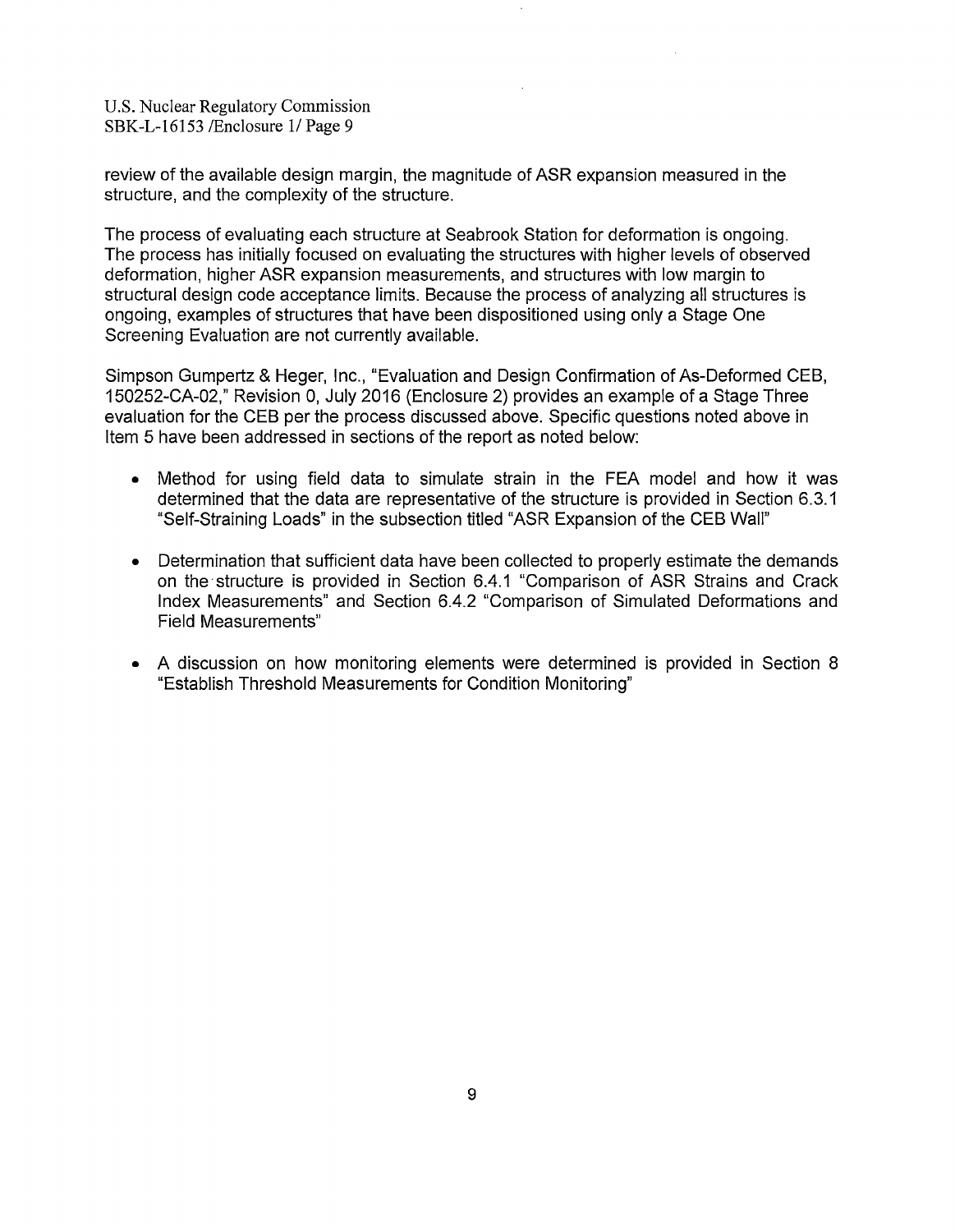# **Enclosure 4 to SBK-L-16153**

Affidavit in Support of Application for Withholding Proprietary Information from Public Disclosure

 $\mathcal{F}_{\text{max}}$  .

 $\ddot{\phantom{a}}$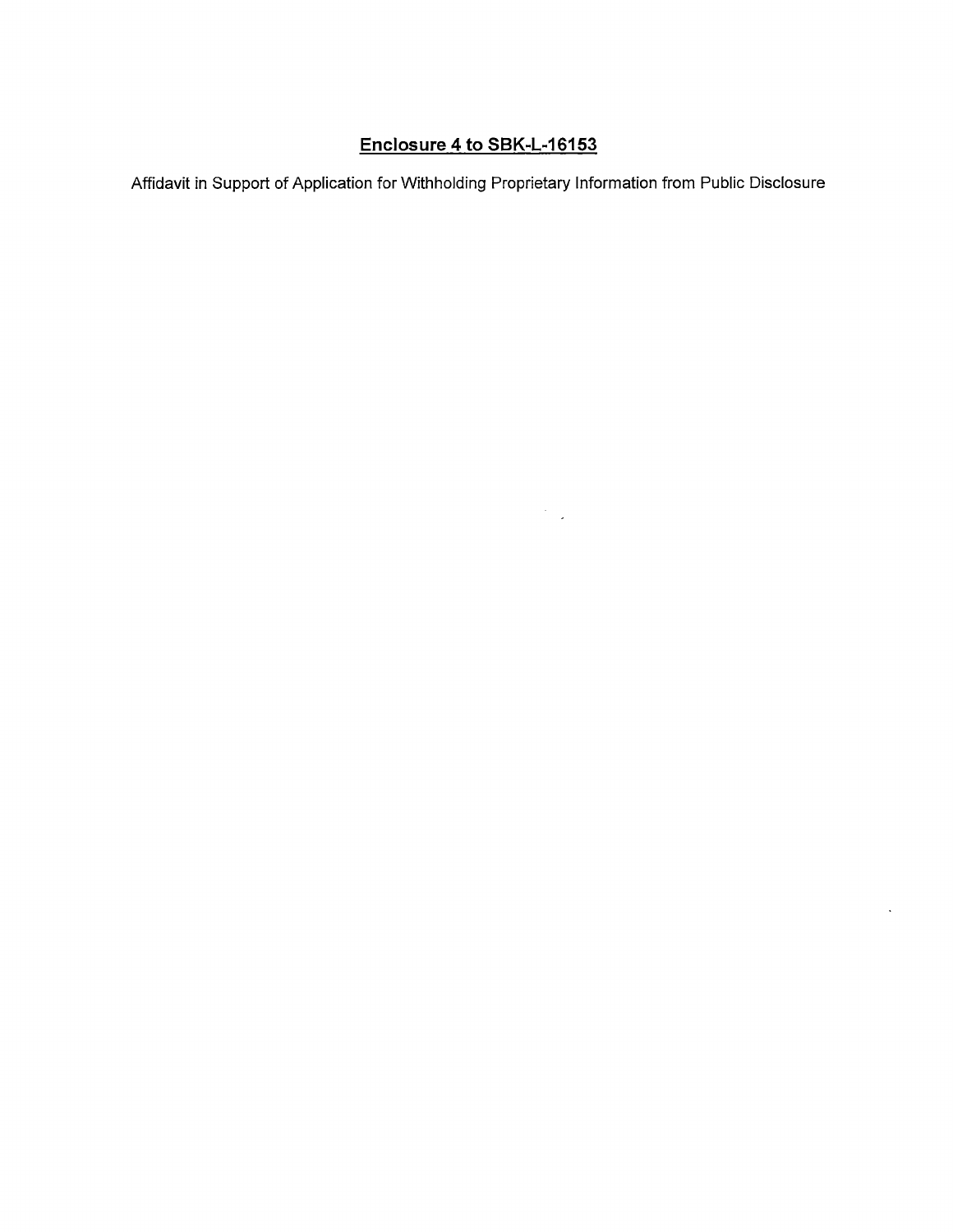

**NextEra Energy Seabrook, LLC** 

# **AFFIDAVIT IN SUPPORT OF APPLICATION FOR WITHHOLDING PROPRIETARY INFORMATION FROM PUBLIC DISCLOSURE**

County of Rockingham (1) ) State of New Hampshire  $\qquad$ )

I, Ralph A. Dodds III, being duly sworn according to law, depose and state the following:

- (1) I am the Plant General Manager of NextEra Energy Seabrook, LLC (NextEra Energy Seabrook), and have been delegated the function of reviewing the information described in paragraph (3) which is sought to be withheld, and have been authorized to apply for its withholding.
- (2) I am making this Affidavit in conjunction with NextEra Energy Seabrook's "Application for Withholding Proprietary Information from Public Disclosure" accompanying this Affidavit and in conformance with the provisions of 10 CFR Section 2.390.
- (3) The information sought to be withheld is contained in Enclosures 5 to this letter, "MPR-4153, Revision 2, "Seabrook Station - Approach for Determining Through-Thickness Expansion from Alkali-Silica Reaction," July 2016 (Seabrook FP# 100918) (Proprietary). The NextEra Energy Seabrook proprietary information in Enclosure 5 is identified by enclosing boxes **([** ]).
- ( 4) The information sought to be withheld is considered to be proprietary and confidential commercial information because alkali-silica reaction (ASR) is a newly-identified phenomenon at domestic nuclear plants. The information requested to be withheld is the result of several years of intensive NextEra Energy Seabrook effort and the expenditure of a considerable sum of money. This information may be marketable in the event nuclear facilities or other regulated facilities identify the presence of ASR. In order for potential customers to duplicate this information, similar technical programs would have to be performed and a significant manpower effort, having the requisite talent and experience, would have to be expended. The extent to which this information is available to potential customers diminishes NextEra Energy Seabrook's ability to sell products and services involving the use of the information. Thus, public disclosure of the information sought to be withheld is likely to cause substantial harm to NextEra Energy Seabrook's competitive position and NextEra Energy Seabrook has a rational basis for considering this information to be confidential commercial information.
- (5) The information sought to be withheld is being submitted to the NRC in confidence.